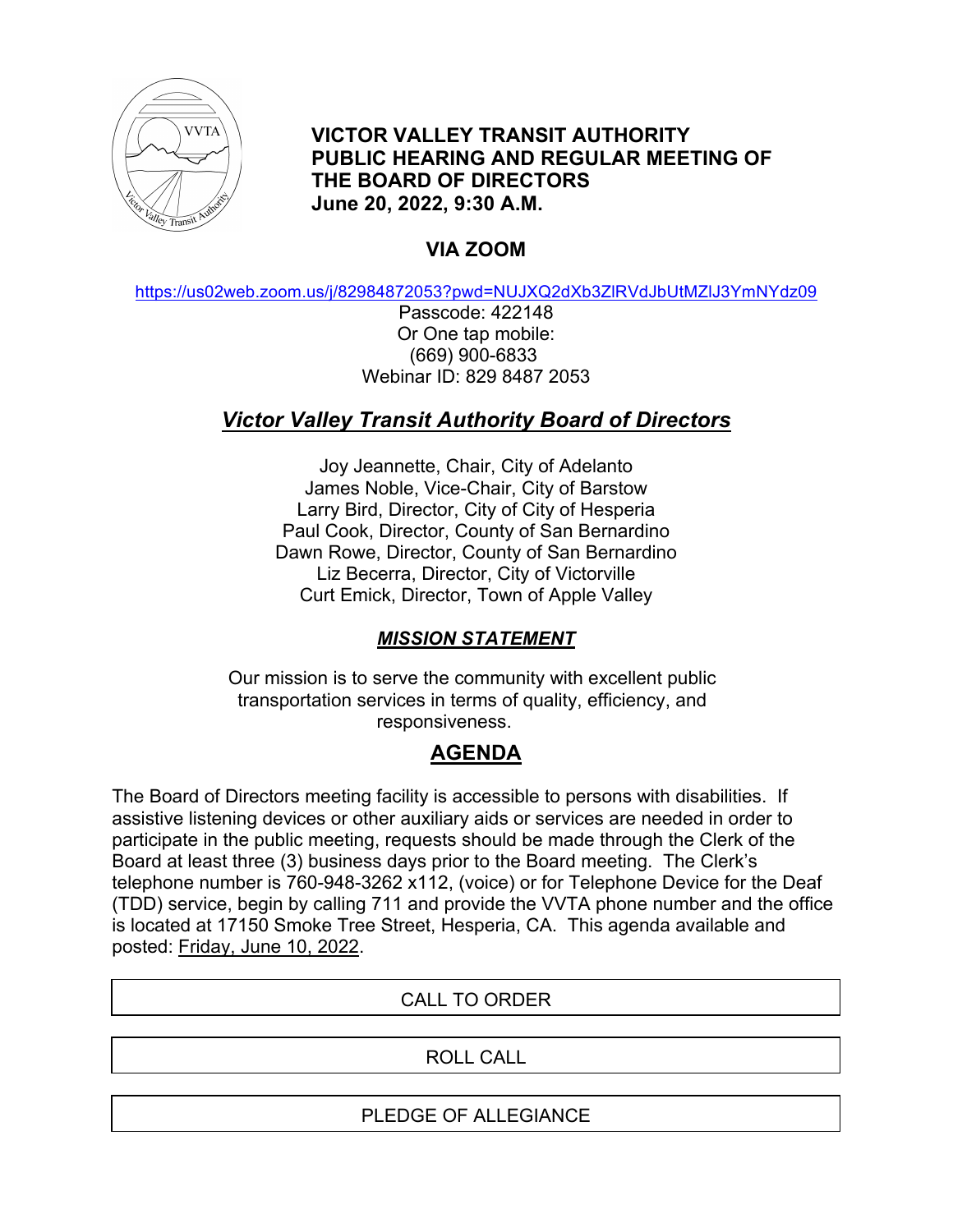#### ANNOUNCEMENTS

#### PUBLIC COMMENTS

This is the time the Board will hear public comments regarding items not on the agenda or the consent calendar. Individuals who wish to speak to the Board regarding agenda items or during public comments should fill out a comment card and submit it to the Clerk of the Board. Each speaker is allowed three (3) minutes to present their comments. The Board will not remark on public comments; however, each comment will be taken into consideration by VVTA.

#### CONSENT CALENDAR

Consent Calendar items shall be adopted by a single vote unless removed for discussion by Board member request.

Pg. 9 *Item #1:* **Minutes the Special Meeting of the Board of Directors on June 1, 2022, and the Regular Meeting of The Board of Directors Conducted May 16, 2022.** Recommendation: Move for approval. Presented by: None.

- Pg. 21 *Item #2:* **Warrants, April 2022.** Recommendation: Move for approval. Presented by: None.
- Pg. 27 *Item #3*: **Fiscal Year 2021-2022 Unmet Needs Findings.** Recommendation: Move for approval. Presented by: None.

#### REPORTS

Pg. 35 *Item #4*: **Meeting Notes from The Technical Advisory Committee Meeting Conducted on June 1, 2022.** Recommendation: Information item only. Presented by: None.

Pg. 41 *Item #5*: **Management Reports for Hesperia and Barstow Divisions – Verbal Report from Executive Director.** Recommendation: Information item only. Presented by: Kevin Kane, Executive Director.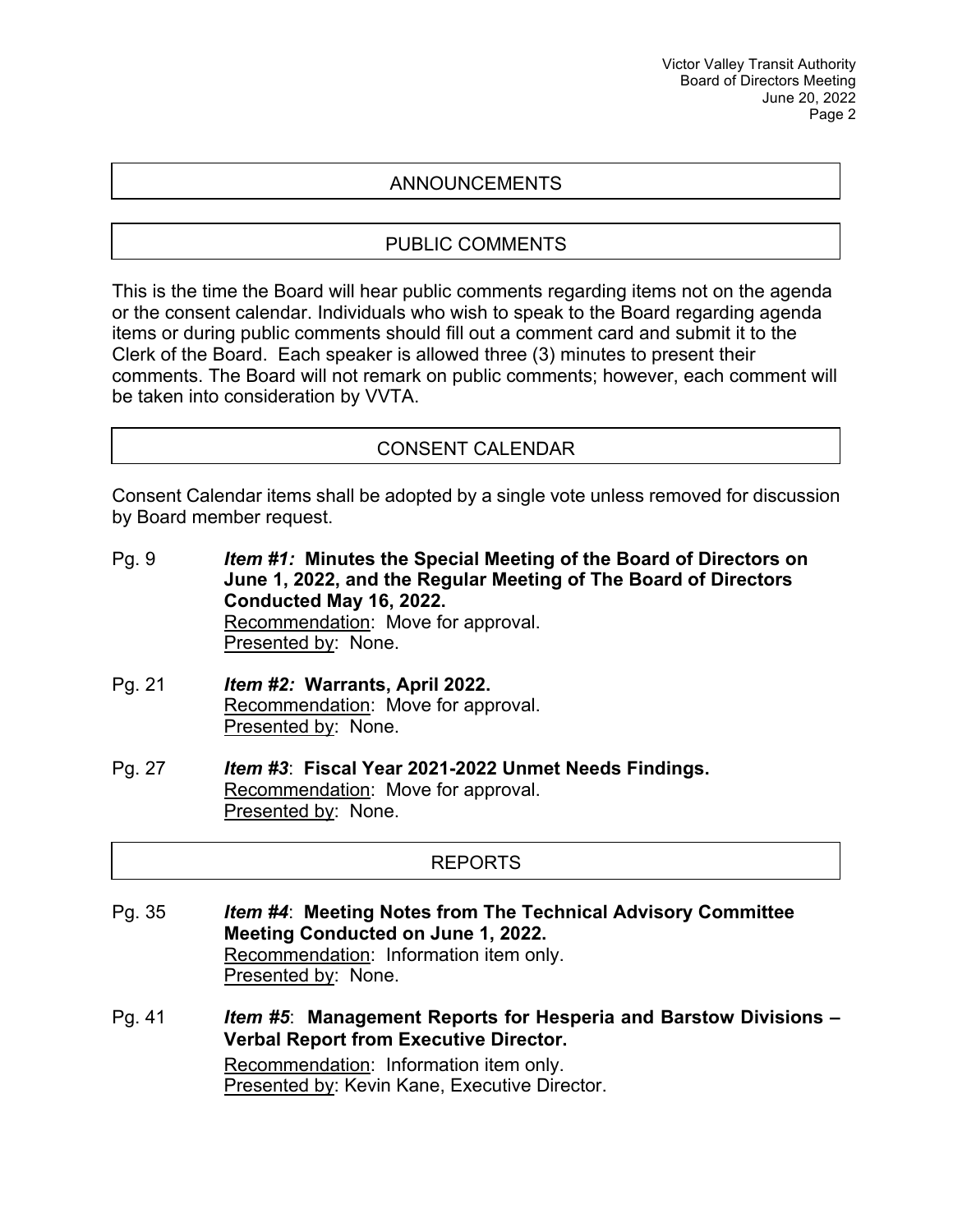## **PUBLIC HEARING**

Pg. 51 *Item #6*: **Public Hearing and Presentation of the Fiscal Year 2022-23 Final Annual Operating and Capital Budget.** Recommendation: 1) Receive and consider public testimony regarding the Federally Funded Program of Projects and the FY 2022-23 Annual Operating and Capital Budget and either approve as published, or direct staff to provide more information to be brought back for further consideration. 2) Adopt Resolution 22-06. Presented by: Maged Azer, CFO.

Open Public Hearing

Hear testimony

Close Public Hearing

## **ACTION ITEMS**

Pg. 87 *Item #7:* **Authorize VVTA to sign a Purchase Order agreement with TransitPro LLC. to Conduct a Search for an Executive Director / CEO as the Current Executive Director / CEO is Retiring Effective Friday, December 30, 2022.**

Recommendation: Authorize VVTA to sign a Purchase Order with TransitPro LLC. to Conduct a Search for an Executive Director / CEO as the Current Executive Director / CEO is Retiring Effective Friday, December 30, 2022.

Presented by: Kevin Kane, Executive Director.

Pg. 99 *Item #8*: **Approve the Technical Advisory Committee Meeting to be Conducted on July 6, 2022, and The Board of Directors meeting to be held on July 18, 2022, conducted virtually under AB 361, and adopt the required findings. Discussion on future virtual Board meetings under AB 361.**

> Recommendation: Adopt findings and approve July 6, 2022, TAC Meeting and July 18, 2022, Board virtual meeting under AB 361

> during Proclaimed State of Emergency with findings as follows: **1)** There exists a "proclaimed state of emergency", pursuant to the Governor's State of Emergency Declaration, issued on March 4, 2020.

**2)** State and/or local officials have imposed or recommended measures to promote social distancing.

**3)** The action and the findings contained herein shall apply to all the Standing Committees of the VVTA.

Presented by: Kevin Kane, Executive Director.